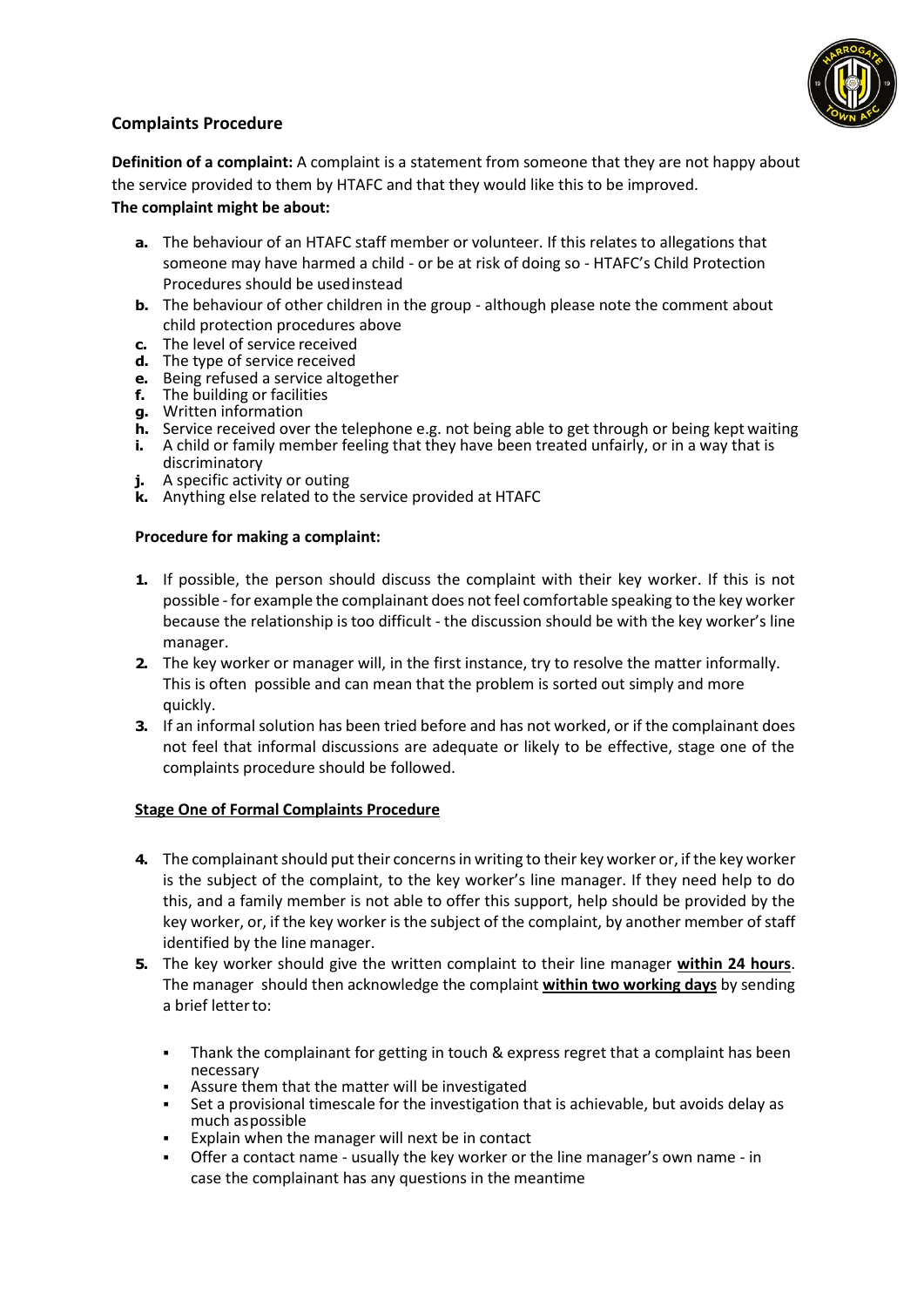

- Make any temporary arrangements that may be necessary pending the outcome of the investigation into the complaint
- **6.** Normally the service to the complainant should continue as normal during the investigation into the complaint. If this is not possible - e.g. because a child has had to be excluded from an activity, or because the complainant does not want to use the service at that point, or because it would not be appropriate for the key worker to continue working with the child/family - then this should be acknowledged and temporary alternative arrangements made, if possible.
- **7.** If the complaint is about a specific staff member, volunteer or other child/young person, then that person (and the parent/carer if the person is a child) should be informed **within two working days** - or as soon as possible - that a complaint has been made against them and the nature of the complaint. However, the person should not be informed if doing so would compromise anyone's safety or a Police investigation.
- **8.** The manager should normally be responsible for investigating a stage one complaint. The manager should plan the investigation according to the nature of the complaint, taking into account any witnesses or specialist opinion that should be sought. As a minimum, the complainant (and parent/carer if the complainant is a child) should be interviewed. Any person who might be the subject of the complaint should also be interviewed, provided that doing so would not compromise anyone's safety or a Police investigation.
- **9.** If the complaint is about a building, facilities or equipment, then this should be examined.
- **10.** If the complaint is about access to a service, the reasoning behind a decision to offer or not offer a particular service should be examined.
- **11.** If, at any point during the investigation, it appears that a criminal offence may have been committed, the matter should be reported to the Police. Discussions should be held with the Police about whether the investigation into the complaint can continue alongside their own enquiries.
- **12.** If it emerges at any point that a child may have been caused significant harm or may be at risk of significant harm, child protection procedures should be **instigated immediately**.
- **13.** The investigating manager should make notes of the investigation, including notes of any meetings that take place, and should write a report based on their findings. The report should state clearly whether the complaint is upheld or not, and should make recommendations about how the matter can be taken forward. The report should be shared with both the complainant and any specific member of staff, volunteer or other child, who may be involved. Any comments that either party may wish to make about the extent to which they accept or reject the findings of the report should be noted.
- **14.** Once a way forward has been agreed, this should be reviewed regularly.
- **15.** If either the complainant or a person who is the subject of the complaint is not prepared to accept the findings of the report, they should confirm this in writing. The matter then becomes a stage twocomplaint.
- **16.** A complaint also progresses to stage two if it has previously been handled within the last 12 months as a stage one complaint, but has resurfaced.

## **Stage Two of Formal Complaints Procedure**

- **17.** A stage two complaint may come about for one of two reasons. It may be a complaint that has escalated from stage one because the complainant or a person who was the subject of the complaint wishes to challenge the findings from a stage one investigation. Alternatively, it may relate to matters that were investigated as a stage one complaint within the previous 12 months and have resurfaced.
- **18.** Stage two complaints should be investigated either by a manager senior to the person who was investigating at stage one. Alternatively, it can be investigated by a completely